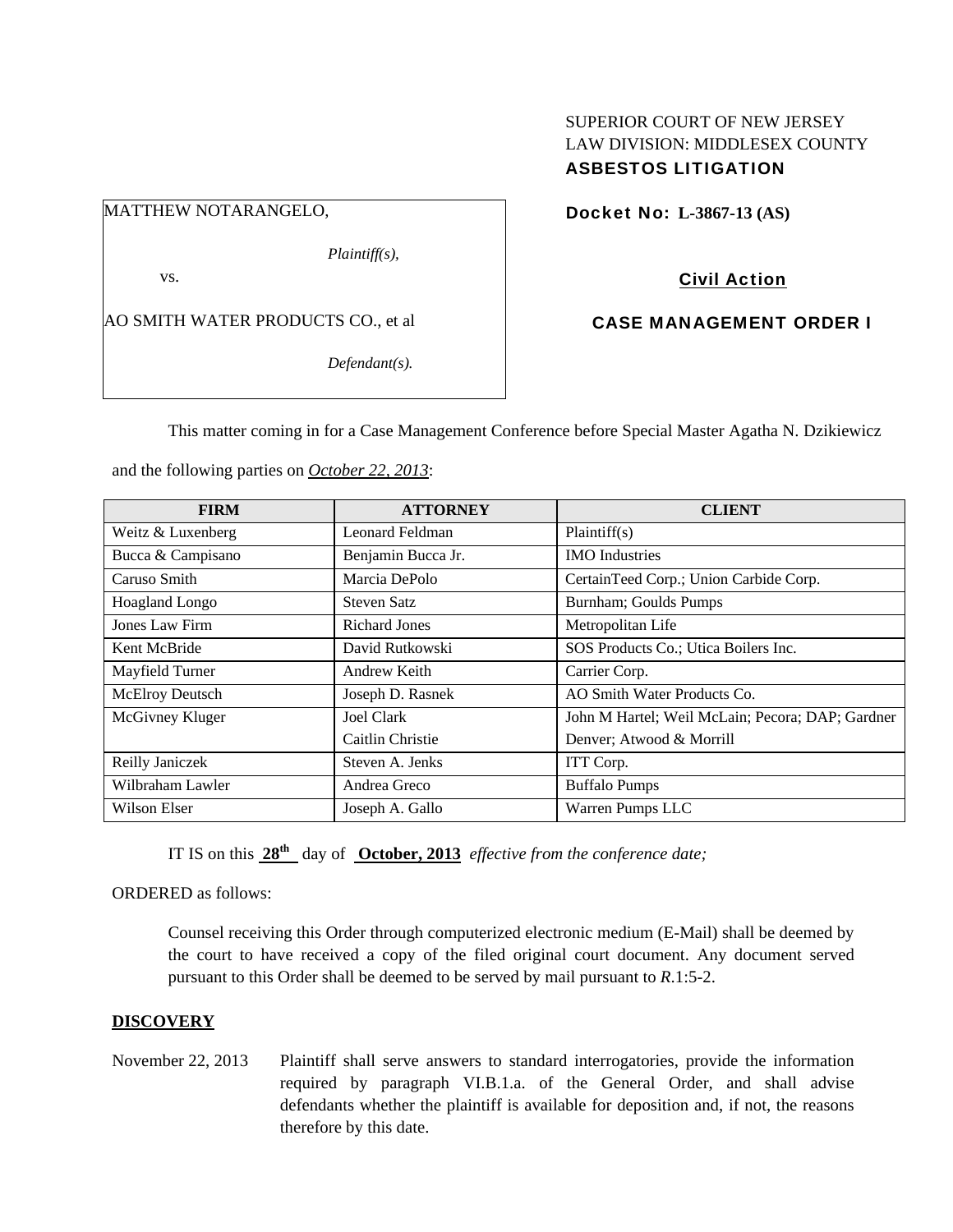- December 6, 2013 Defendants shall serve answers to standard interrogatories by this date.
- December 20, 2013 Plaintiff shall propound supplemental interrogatories and document requests by this date.
- January 20, 2014 Defendants shall serve answers to supplemental interrogatories and document requests by this date.
- December 20, 2013 Defendants shall propound supplemental interrogatories and document requests by this date.
- January 20, 2014 Plaintiff shall serve answers to supplemental interrogatories and document requests by this date.
- February 17, 2014 Plaintiff depositions shall be concluded by this date. Plaintiff's counsel shall contact the Special Master within one week of this deadline if plaintiff depositions are not completed by this date.
- February 28, 2014 Fact discovery, including depositions, shall be completed by this date. Plaintiff's counsel shall contact the Special Master within one week of this deadline if all fact discovery is not completed.
- March 14, 2014 Depositions of corporate representatives shall be completed by this date.

## **EARLY SETTLEMENT**

March 21, 2014 Settlement demands shall be served on all counsel and the Special Master by this date.

## **SUMMARY JUDGMENT MOTION PRACTICE**

- April 11, 2014 Summary judgment motions limited to product identification issues shall be filed no later than this date.
- May 9, 2014 Last return date for product identification summary judgment motions.

#### **MEDICAL DEFENSE**

- November 22, 2013 Plaintiff shall serve executed medical authorizations (along with answers to interrogatories) by this date.
- November 22, 2013 Plaintiff shall serve a diagnostic medical report and any medical records in plaintiff's possession by this date.
- December 20, 2013 Any defendant wishing to present a medical defense shall advise all counsel of its intention by entering a Notice of Appearance of Defense Medical Counsel by this date. Any defendant who does not file such an appearance by this date may be foreclosed from asserting a medical defense.

\_\_\_\_\_\_\_\_\_\_\_\_\_\_\_\_\_\_\_\_\_\_\_\_\_\_\_\_\_\_\_\_\_\_\_\_\_\_\_\_\_\_\_\_\_\_\_\_\_\_\_\_\_\_\_\_\_\_\_\_\_\_\_\_\_\_\_\_\_\_\_\_\_\_\_\_\_\_\_\_\_\_\_\_\_\_\_\_\_\_\_\_\_\_\_\_\_\_\_\_\_\_\_\_\_\_\_\_\_\_

March 31, 2014 Plaint iff shall serve additional medical expert reports by this date.